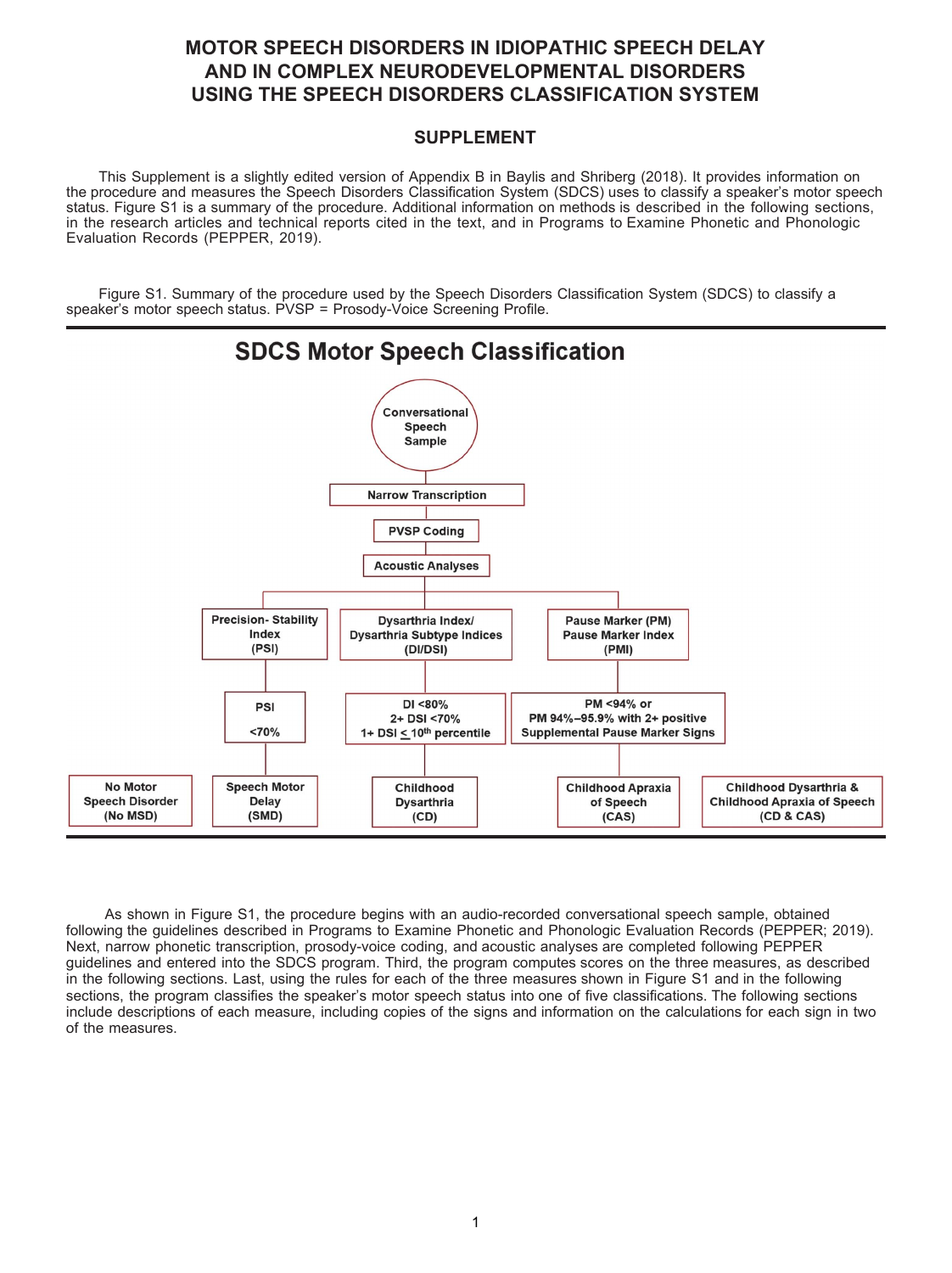#### **The Precision–Stability Index**

Tables S1 and S2 include the 13 perceptual and 19 acoustic signs of precision and stability of speech that comprise the 32-item Precision–Stability Index (PSI; Shriberg et al., 2010). Table S1 is a facsimile of the PSI scoring sheet, and Table S2 includes information on the calculations completed by the PEPPER (2019) software for each sign. The PSI was developed as a measure to identify and quantify the SDCS classification of motor speech disorders termed speech motor delay. The 32 signs are divided into three domains of speech and seven domains of prosody and voice. Tables S1 and S2 are the PSI forms for individual speakers; outputs are also available that summarize findings from a group of speakers. A technical report includes additional psychometric information and empirical findings for this measure (Mabie & Shriberg, 2017).

As shown in Figure S1, the data for each of the signs are obtained from a standardized procedure to obtain a sample of continuous or conversational speech, including procedures useful for children with low verbal output (McSweeny, 1998; Shriberg & Kwiatkowski, 1985). Phonetic transcription, prosody-voice coding, and acoustic analyses procedures are described and referenced in Shriberg et al. (2010), with additional information in PEPPER (2019). A database of 150 typical speakers used to standardize speech, prosody, and voice signs of speakers 3–17 years of age includes 5 males and 5 females at each age (Potter et al., 2012). A reference database of 50 speakers used to standardize signs for 20- to 80-year-old speakers includes four speakers of the same sex for speakers across each decade from 20 to 69 years of age and five speakers of the same sex from 70 to 79 years of age (Scheer-Cohen et al., 2013).

A z score cutoff of 1.25 is used to divide performance on each sign as within or not within the typical range. Directionality of the z score changes for some signs; for most signs, a minus z score indicates lower precision or lower stability. z scores equal to or less than 1.24 are considered "not positive" for the sign and coded "0." z scores greater than 1.25 are considered "positive" for the sign and coded "1." The PSI percentage score is calculated by dividing the number of positive signs by 32 (or less if missing data) and subtracting the quotient from 100, so that lower percentage scores reflect reduced precision and stability. As shown in Figure S1, to be classified as PSI+ (i.e., SMD), a speaker's PSI score is required to be less than 70%.

#### **The Dysarthria Index and Dysarthria Subtype Indices**

Tables S3 and S4 include the 19 perceptual and 15 acoustic signs that comprise the Dysarthria Index and Dysarthria Subtype Indices (DI/DSI). Information for each of the signs is obtained from the same sample of continuous or conversational speech as used for the PSI and processed using the same transcription, prosody-voice, and acoustic methods and reference databases to standardize scores. Table S3 is a facsimile of the DI/DSI form for individual speakers; outputs are also available that summarize findings from a group of speakers. Table S4 includes information on the calculations completed by the PEPPER (2019) software for each sign. The DI/DSI were developed as measures to identify and quantify the SDCS classifications of motor speech disorders termed childhood dysarthria (CD) and CD and childhood apraxia of speech.

The 34 items that operationalize and quantify signs of dysarthria in the DI/DSI were based on the adult-onset signs of dysarthria, including the weightings of each sign ("1" or "2," bolded) for subtypes of dysarthria, as described in Duffy (2013). A z score cutoff of 1.50 SD units is used to divide performance on each sign as within or not within the typical range. The same procedures used for the PSI scores are used to code each of the 34 DI/DSI items. Also, as described in Mabie and Shriberg (2017), the item weightings for each of the dysarthria subscales shown in Table S3 (which are the same weightings as those in Duffy [2013]) are used to derive percentage scores for each of the five dysarthria subscales. As shown in Figure S1, three criteria must be met to code a speaker as positive for dysarthria. First, the DI score must be less than 80.0%. Second, two or more of the five dysarthria subtypes must have percentage scores less than 70.0%. Last, at least one dysarthria subtype percentile is required to be less than or equal to the 10th percentile (see Mabie & Shriberg, 2017, for how percentile reference data were obtained). Because the same signs are used in as many as three of the five indices, some of the five DSI have high correlation coefficients with one another (Shriberg & Mabie, 2017). Until additional research is available, the descriptive percen-tile data are used only to support the possibility of pure or mixed subtypes of CD.

#### **The Pause Marker and Pause Marker Index**

The Pause Marker (PM) is a diagnostic marker to identify speakers with CAS and discriminate CAS from SMD and CD (Shriberg et al., 2017a, 2017b, 2017c, 2017d). As shown in Figure S1, speech data for the PM are obtained from the same sample of conversational speech as used for the PSI and DI/DSI and processed using the same transcription, prosody-voice, and acoustic methods and reference databases to standardize PM scores. There is no PM form to include in this Supplement. As shown in Figure S1, CAS classification requires provisions for several quantitative outcomes.

The PM score is based on the occurrence of four types of inappropriate between-words pauses collectively termed Type I pauses. Tilkens et al. (2017) include reference information for the four Type I pauses as well as for the four inappropriate between-words pauses (Type II pauses) that provide additional information on speech processes for clinical and research applications in CAS.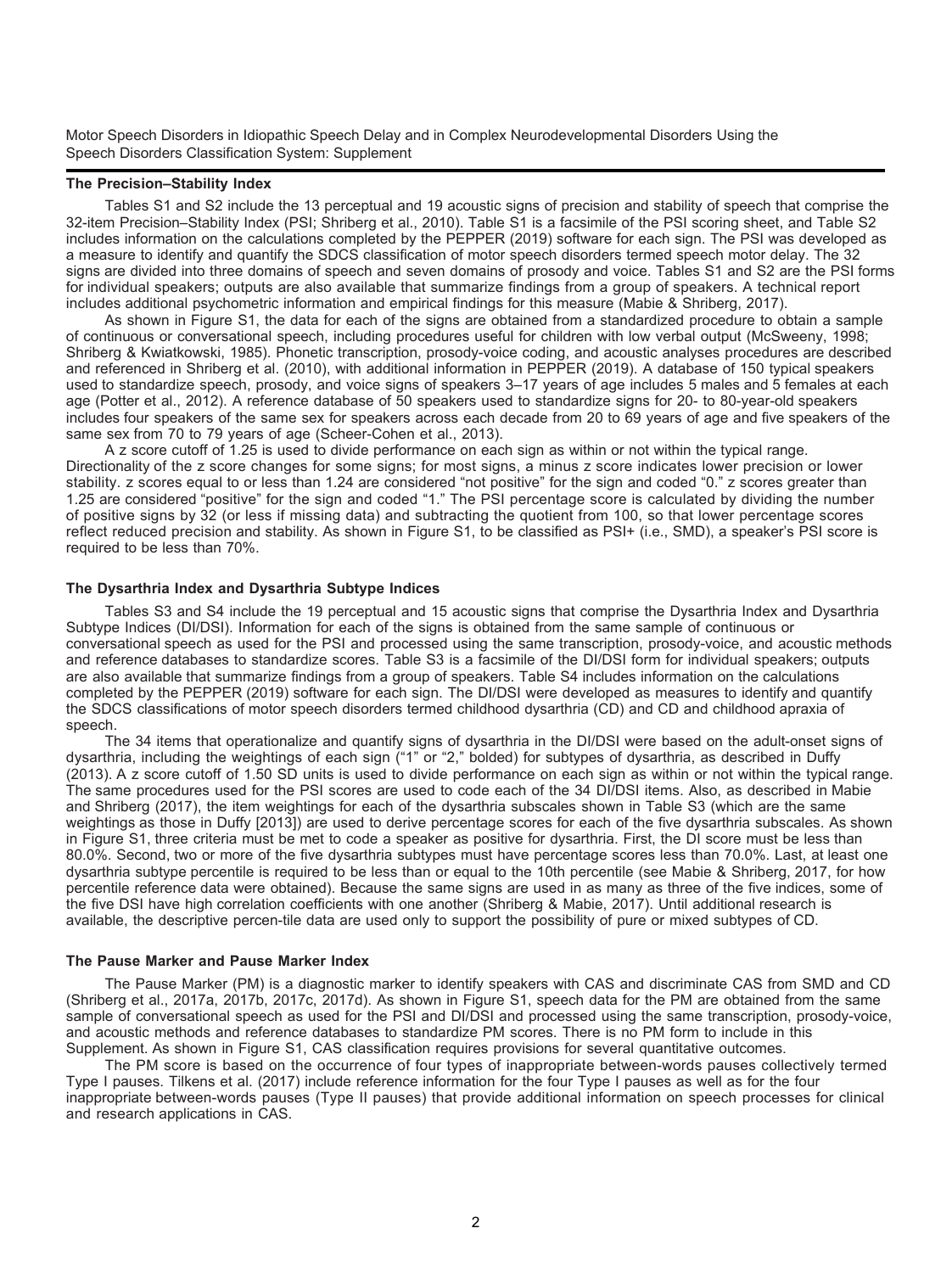The PM score is the percentage (subtracted from 100%) of Type I pauses that occur in 24 utterances of a continuous speech sample that meet eligibility criteria for the Prosody-Voice Screening Profile (Shriberg, Kwiatkowski, & Rasmussen, 1990). A minimum of 40 between-words pause opportunities must occur in the speech sample in order to obtain a valid PM score. PM scores lacking 40 between-words pauses are classified as indeterminate. A PM score above 96% (PM−) is classified as within the typical range and the speaker is classified as negative for CAS (CAS−). A PM score below 94% (PM+) is classified as not within the typical range and the speaker is classified as positive for CAS (CAS+).

A PM score from 94% to 95.9% is termed a marginal PM score. To resolve the CAS classification of a speaker with a marginal PM score, findings from three signs termed the supplemental PM signs are used. CAS+ classification of a marginal PM score requires that at least two of the three supplemental PM signs (slow rate, inappropriate stress, transcoding errors) are positive. Marginal PM scores that cannot be resolved by SPMS findings (due to missing data or insufficient pause opportunities) are also classified as indeterminate.

To scale the severity of CAS for clinical and research needs, the Pause Marker Index divides PM+ scores into four ordinal levels (Shriberg et al., 2017d). "Mild" CAS severity scores include PM scores from 90.0% to 93.9%, "mild–moderate" severity scores include PM scores between 85.0% and 89.9%, "moderate–severe" severity scores include PM scores between 80.0%and 84.9%, and "severe" severity scores include PM percentages below 80.0%.

|                       |     | <b>PSI: Individual</b>                                                                                                                                       |   |                              |                                              |  |
|-----------------------|-----|--------------------------------------------------------------------------------------------------------------------------------------------------------------|---|------------------------------|----------------------------------------------|--|
|                       |     | Sign                                                                                                                                                         |   |                              | <b>Sign values</b>                           |  |
| Linguistic domain     | No. | <b>Description</b>                                                                                                                                           |   | Assessment mode <sup>a</sup> | Value z Score <sup>b</sup> Code <sup>c</sup> |  |
| Vowels                |     |                                                                                                                                                              | P | Α                            |                                              |  |
|                       | 1   | Reduced dispersion of corner vowels from center                                                                                                              |   | X                            |                                              |  |
|                       | 2   | Reduced dispersion of corner vowels from ^                                                                                                                   |   | Χ                            |                                              |  |
|                       | 3   | Reduced average pairwise distance of corner vowels                                                                                                           |   | Χ                            |                                              |  |
|                       | 4   | Increased duration of corner vowels                                                                                                                          |   | Χ                            |                                              |  |
|                       | 5   | Increased duration for middle vowels and diphthongs                                                                                                          |   | X                            |                                              |  |
|                       | 6   | Reduced % vowel phoneme target consistency                                                                                                                   | Χ |                              |                                              |  |
|                       | 7   | Reduced % vowel target consistency                                                                                                                           | X |                              |                                              |  |
| Consonants            |     |                                                                                                                                                              |   |                              |                                              |  |
|                       | 8   | Reduced % correct glides                                                                                                                                     | X |                              |                                              |  |
|                       | 9   | Increased relative distortion index: sibilants                                                                                                               | X |                              |                                              |  |
|                       | 10  | Reduced % dentalized sibilants of distorted sibilants                                                                                                        | X |                              |                                              |  |
|                       | 11  | Increased relative distortion index for early consonants                                                                                                     | X |                              |                                              |  |
|                       | 12  | Decreased first moment on /s/ initial singletons                                                                                                             |   | X                            |                                              |  |
|                       | 13  | Increased sqrt of the second moment for /s/ initial<br>singletons                                                                                            |   | X                            |                                              |  |
|                       | 14  | Increased sqrt of the second moment for /s/ initial,<br>and /s/ and /z/ final singletons                                                                     |   | X                            |                                              |  |
|                       | 15  | Increased all consonant-consonant duration                                                                                                                   |   | X                            |                                              |  |
| Vowels and consonants |     |                                                                                                                                                              |   |                              |                                              |  |
|                       | 16  | Increased Diacritic Modification Index (DMI) class:<br>place %                                                                                               | X |                              |                                              |  |
|                       | 17  | Increased DMI class: duration %                                                                                                                              | Χ |                              |                                              |  |
|                       | 18  | Increased % of epenthesis errors                                                                                                                             | X |                              |                                              |  |
| Phrasing              |     |                                                                                                                                                              |   |                              |                                              |  |
|                       | 19  | Increased PM errors: % of addition, breath, repeat,<br>or long                                                                                               | X |                              |                                              |  |
| Rate                  |     |                                                                                                                                                              |   |                              |                                              |  |
|                       | 20  | Reduced syllables per second (without pauses)                                                                                                                |   | X                            |                                              |  |
|                       | 21  | Increased syllable length in ms (without pauses)                                                                                                             |   | X                            |                                              |  |
| <b>Stress</b>         |     |                                                                                                                                                              |   |                              |                                              |  |
|                       | 22  | Increased % of prosody-voice (PV) 15/16 EE<br>(excessive/equal stress) codes of all coded<br>utterances without fast/acceleration (uncircled<br>and circled) | X |                              |                                              |  |
|                       | 23  | Increased % of PV15/16 EE codes of all PV15/16<br>codes (uncircled and circled)                                                                              | X |                              |                                              |  |

**Table S1.** Precision–Stability Index (PSI).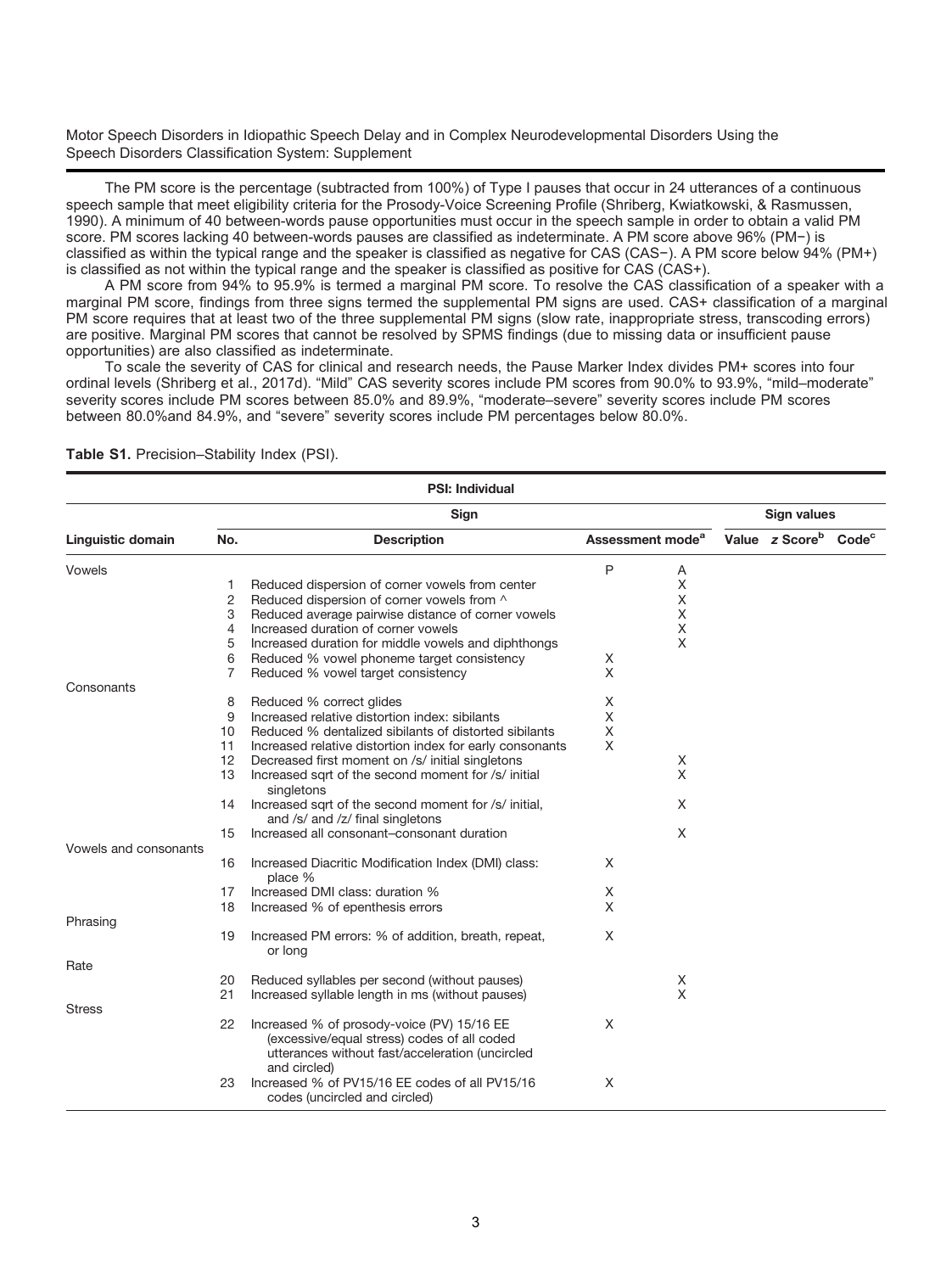| <b>PSI: Individual</b>                                                                     |             |                                                                         |                              |  |                            |                   |  |
|--------------------------------------------------------------------------------------------|-------------|-------------------------------------------------------------------------|------------------------------|--|----------------------------|-------------------|--|
|                                                                                            | Sign values |                                                                         |                              |  |                            |                   |  |
| Linguistic domain                                                                          | No.         | <b>Description</b>                                                      | Assessment mode <sup>a</sup> |  | Value z Score <sup>b</sup> | Code <sup>c</sup> |  |
| Loudness                                                                                   |             |                                                                         |                              |  |                            |                   |  |
| Pitch                                                                                      | 24          | Decreased intensity difference, dB fricative + vowel                    | X                            |  |                            |                   |  |
|                                                                                            | 25          | Decreased F0 for all vowels and diphthongs                              | X                            |  |                            |                   |  |
|                                                                                            | 26          | Decreased range of characteristic F0 for delimited<br>vowels/diphthongs | X                            |  |                            |                   |  |
| Laryngeal quality                                                                          |             |                                                                         |                              |  |                            |                   |  |
|                                                                                            | 27          | Increased % jitter for vowels <sup>b</sup>                              | Χ                            |  |                            |                   |  |
|                                                                                            | 28          | Increased % shimmer for vowels <sup>b</sup>                             | X                            |  |                            |                   |  |
|                                                                                            | 29          | Decreased HNR dB for vowels                                             | X                            |  |                            |                   |  |
| Resonance quality                                                                          | 30          | Increased % inappropriate resonance                                     | X                            |  |                            |                   |  |
|                                                                                            | 31          | Decreased F1 /a/ (nasal)                                                | X                            |  |                            |                   |  |
|                                                                                            | 32          | Decreased F2 for high vowels (nasopharyngeal)                           | X                            |  |                            |                   |  |
| No. of positive signs:<br>No. of signs with data:<br>Average sign z score:<br>Signs score: |             |                                                                         |                              |  |                            |                   |  |

Note. PM = Pause Marker. Sqrt = square root; HNR = harmonics-to-noise ratio.

 $\rm{^{a}A}$  = acoustic; P = perceptual.  $\rm{^{b}z}$  scores referenced to age–sex matched typically developing speakers (Potter et al., 2012; Scheer-Cohen et al., 2013). <sup>c</sup>Code: 0 = not positive on variable; 1 = positive on variable (z score  $\leq$  -1.25). Z scores reversed for increased.

Table **S**2. Precision–Stability Index Sign definitions.

|     |                                                       |   | <b>Mode</b> <sup>a</sup> |                                                                                                                                                                                                                                                                                                                                                                                                                                                                                                                                                                                             |
|-----|-------------------------------------------------------|---|--------------------------|---------------------------------------------------------------------------------------------------------------------------------------------------------------------------------------------------------------------------------------------------------------------------------------------------------------------------------------------------------------------------------------------------------------------------------------------------------------------------------------------------------------------------------------------------------------------------------------------|
| No. | Sign                                                  | P |                          | Calculation                                                                                                                                                                                                                                                                                                                                                                                                                                                                                                                                                                                 |
|     | Reduced dispersion of corner<br>vowels from center    |   | X                        | There are four corner vowels.<br>The center is defined using the average first and second formant frequencies<br>over the four corner yowels.<br>Dispersion is the weighted mean of the corner vowels of the distance to<br>that center.<br>"Weighted" means each vowel occurrence is separately included in the<br>dispersion calculation. In comparison, the center location calculation<br>is unweighted. The average formant frequency pairs are separately<br>calculated for each of the four vowels. The resulting four frequency<br>pairs are then averaged to get the vowel center. |
| 2   | Reduced dispersion of corner<br>vowels from ^         |   | X                        | The location of any vowel is the average first and second formant frequencies.<br>Dispersion is the average distance of the location of each of the four<br>corner vowels to the location of four.                                                                                                                                                                                                                                                                                                                                                                                          |
| 3   | Reduced average pairwise<br>distance of corner vowels |   | X                        | This is the average distance from the location of each corner vowel to the<br>location of the other three corner vowels.                                                                                                                                                                                                                                                                                                                                                                                                                                                                    |
| 4   | Increased duration of corner<br>vowels                |   | X                        | The weighted mean of the length of the corner vowels. "Weighted" means<br>each vowel occurrence is separately included in the calculation.                                                                                                                                                                                                                                                                                                                                                                                                                                                  |
| 5   | Increased duration of middle<br>vowels and diphthongs |   | X                        | This includes six monophthongs and five diphthongs.                                                                                                                                                                                                                                                                                                                                                                                                                                                                                                                                         |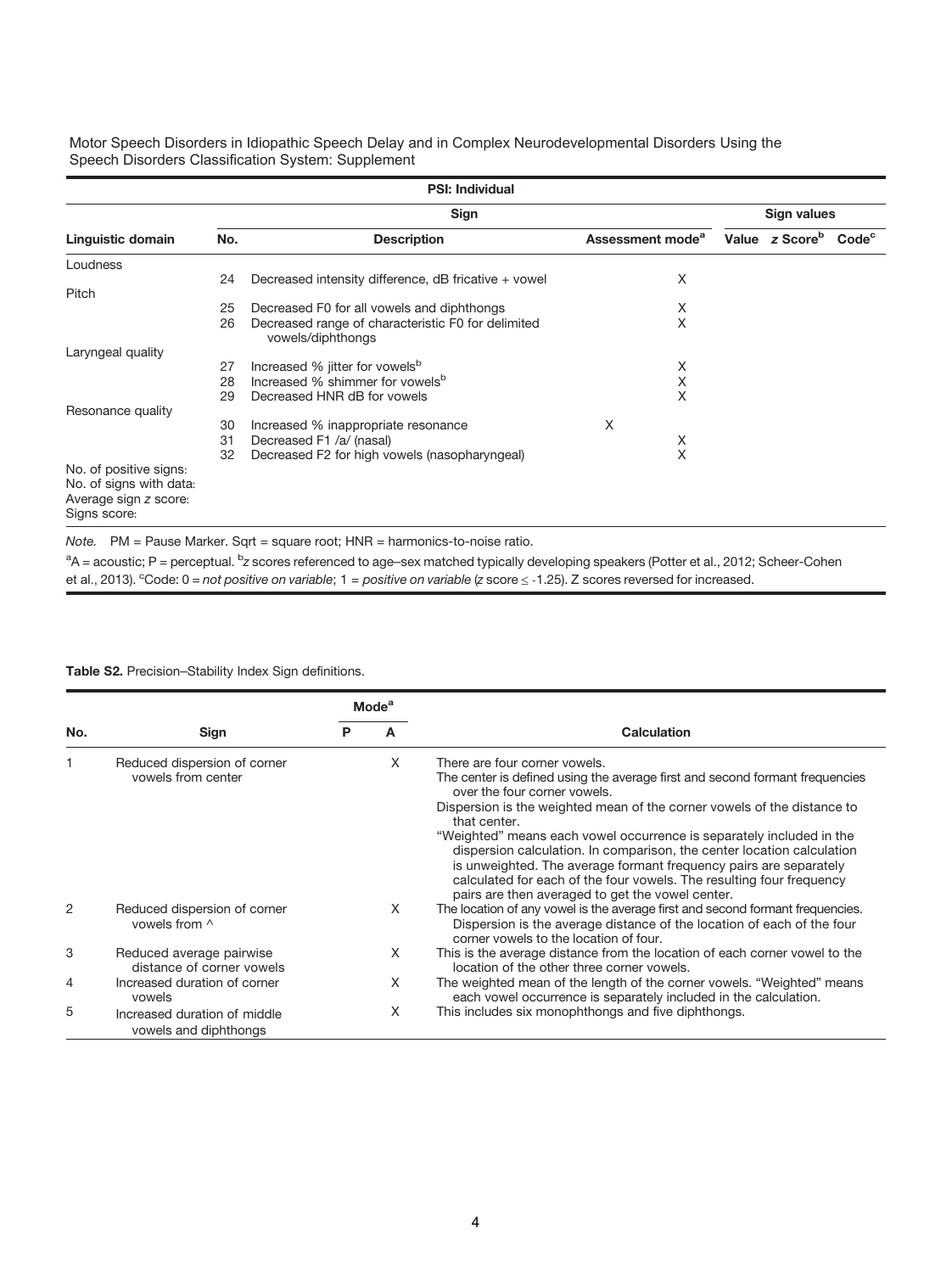|          |                                                                                            |        | <b>Mode</b> <sup>a</sup> |                                                                                                                                                                                                                                                                                                                                                                                                                                                                                                                                                                                                                                                                                                                                                                                                                                                                                                                                                                                                                                                                                                                           |  |  |  |  |  |  |
|----------|--------------------------------------------------------------------------------------------|--------|--------------------------|---------------------------------------------------------------------------------------------------------------------------------------------------------------------------------------------------------------------------------------------------------------------------------------------------------------------------------------------------------------------------------------------------------------------------------------------------------------------------------------------------------------------------------------------------------------------------------------------------------------------------------------------------------------------------------------------------------------------------------------------------------------------------------------------------------------------------------------------------------------------------------------------------------------------------------------------------------------------------------------------------------------------------------------------------------------------------------------------------------------------------|--|--|--|--|--|--|
| No.      | Sign                                                                                       | P      | Α                        | <b>Calculation</b>                                                                                                                                                                                                                                                                                                                                                                                                                                                                                                                                                                                                                                                                                                                                                                                                                                                                                                                                                                                                                                                                                                        |  |  |  |  |  |  |
| 6        | Reduced % vowel phoneme<br>target consistency                                              |        |                          | A type is a distinct Y-line word considering just the phonemes (see PEPPER [2019]<br>for a description of X, Y, and Z lines). A token is a specific occurrence.<br>A type can have many tokens. Tokens that have anything questionable in<br>the X or Y lines are ignored. Phonemes that are questionable in the Z line<br>are ignored.<br>Cases where a phoneme occurs twice (e.g., "b" in "bob") count as two<br>types. For a given phoneme in a type, consistency looks at just the<br>corresponding position in the tokens for errors.<br>Within a type, consistency is defined as the probability, for the selected<br>phoneme, that any two randomly selected (without replacement) tokens<br>have the same obtained result (considering either phoneme only or<br>phoneme and diacritics). For error consistency, the two tokens are<br>selected just from those with errors; for target consistency, they are<br>selected from all the tokens (assuming at least one token has an error).<br>For example, if three different obtained results occur with frequencies of<br>I, J, and K, then this probability is: |  |  |  |  |  |  |
|          |                                                                                            |        |                          | $\frac{I*(I-1)+J*(J-1)+K*(K-1)}{N*(N-1)}$                                                                                                                                                                                                                                                                                                                                                                                                                                                                                                                                                                                                                                                                                                                                                                                                                                                                                                                                                                                                                                                                                 |  |  |  |  |  |  |
|          |                                                                                            |        |                          | where $N = I + J + K$ . To combine these probabilities over types, we weight<br>each probability by $N - 1$ , because a type with only one eligible token<br>gives us no information. For our "numerator," we store the sum of each<br>type's probability times its $N - 1$ . For our "denominator," we store the<br>sum of each type's $N - 1$ .<br>Target consistency considers only those types with at least two tokens<br>where at least one has an error. Phoneme consistency considers just<br>substitutions and deletions to be errors.                                                                                                                                                                                                                                                                                                                                                                                                                                                                                                                                                                           |  |  |  |  |  |  |
| 7        | Reduced % vowel target<br>consistency                                                      | Χ      |                          | Complete consistency considers substitutions, deletions, and distortions to<br>be errors. Distortions are diacritics on the Z line only (produced but not<br>intended) aside from stress and juncture diacritics.                                                                                                                                                                                                                                                                                                                                                                                                                                                                                                                                                                                                                                                                                                                                                                                                                                                                                                         |  |  |  |  |  |  |
| 8<br>9   | Reduced % correct glides<br>Increased relative distortion<br>index: sibilants              | X<br>X |                          | There are two English glides.<br>Percentage of sibilant distortions of all sibilant errors (distortions,<br>substitutions,<br>and deletions).                                                                                                                                                                                                                                                                                                                                                                                                                                                                                                                                                                                                                                                                                                                                                                                                                                                                                                                                                                             |  |  |  |  |  |  |
| 10       | Reduced % dentalized sibilants<br>of distorted sibilants<br>Increased relative distortion  | Χ<br>Χ |                          | Distortions are diacritics on the Z line only (produced but not intended) aside<br>from stress and juncture diacritics. There are three English sibilants.                                                                                                                                                                                                                                                                                                                                                                                                                                                                                                                                                                                                                                                                                                                                                                                                                                                                                                                                                                |  |  |  |  |  |  |
| 11       | index for early consonants                                                                 |        |                          | Percentage of distorted early eight consonants of all early eight errors.                                                                                                                                                                                                                                                                                                                                                                                                                                                                                                                                                                                                                                                                                                                                                                                                                                                                                                                                                                                                                                                 |  |  |  |  |  |  |
| 12       | Decreased first moment on<br>/s/ initial singletons                                        |        | X                        | See centroid definition at https://en.wikipedia.org/wiki/Spectral_centroid                                                                                                                                                                                                                                                                                                                                                                                                                                                                                                                                                                                                                                                                                                                                                                                                                                                                                                                                                                                                                                                |  |  |  |  |  |  |
| 13       | Increased sqrt of the second<br>moment for /s/ initial<br>singletons                       |        | X                        | Sqrt is the abbreviation for square root.                                                                                                                                                                                                                                                                                                                                                                                                                                                                                                                                                                                                                                                                                                                                                                                                                                                                                                                                                                                                                                                                                 |  |  |  |  |  |  |
| 14       | Increased sqrt of the second<br>moment for /s/ initial and /s/<br>and /z/ final singletons |        | X                        | The same as the previous item except that final /s, z/ are included.                                                                                                                                                                                                                                                                                                                                                                                                                                                                                                                                                                                                                                                                                                                                                                                                                                                                                                                                                                                                                                                      |  |  |  |  |  |  |
| 15       | Increased all consonant-                                                                   |        | X                        | Average length in milliseconds of all consonant pairs where the consonants                                                                                                                                                                                                                                                                                                                                                                                                                                                                                                                                                                                                                                                                                                                                                                                                                                                                                                                                                                                                                                                |  |  |  |  |  |  |
| 16       | consonant duration<br>Increased Diacritic Modification<br>Index (DMI) class: place %       | X      |                          | are less than 0.1 s apart and they are not the same consonant or a cognate.<br>Percentage of phonemes with one or more tongue configuration or position<br>diacritics.                                                                                                                                                                                                                                                                                                                                                                                                                                                                                                                                                                                                                                                                                                                                                                                                                                                                                                                                                    |  |  |  |  |  |  |
| 17       | Increased DMI class: duration %                                                            | X<br>Χ |                          | Percentage of phonemes lengthened or shortened.                                                                                                                                                                                                                                                                                                                                                                                                                                                                                                                                                                                                                                                                                                                                                                                                                                                                                                                                                                                                                                                                           |  |  |  |  |  |  |
| 18<br>19 | Increased % of epenthesis<br>errors<br>Increased PM errors: % of                           | X      |                          | Percent of epenthesis errors (vowel addition) by token (by word).<br>Percentage of pause opportunities with one or more of addition, breath,                                                                                                                                                                                                                                                                                                                                                                                                                                                                                                                                                                                                                                                                                                                                                                                                                                                                                                                                                                              |  |  |  |  |  |  |
| 20       | addition, breath, repeat,<br>or long<br>Reduced syllables per second                       |        | X                        | repeat, or long. (Counted even if grope, change, or abrupt is also present.)<br>Syllables per second for first 12 coded utterances after pauses are removed.                                                                                                                                                                                                                                                                                                                                                                                                                                                                                                                                                                                                                                                                                                                                                                                                                                                                                                                                                              |  |  |  |  |  |  |
|          | (without pauses)                                                                           |        |                          |                                                                                                                                                                                                                                                                                                                                                                                                                                                                                                                                                                                                                                                                                                                                                                                                                                                                                                                                                                                                                                                                                                                           |  |  |  |  |  |  |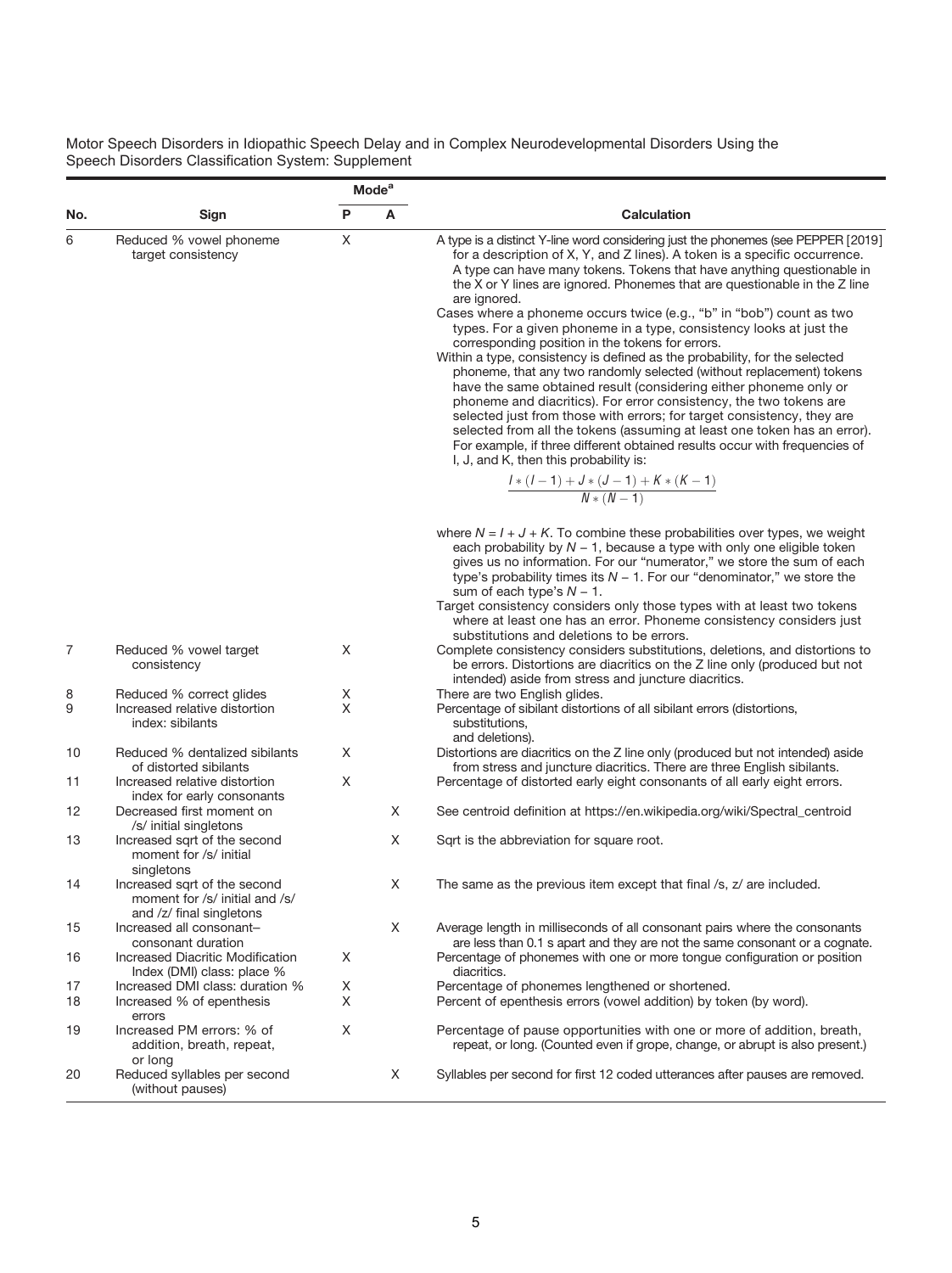|     |                                                                                                                                              |          | <b>Mode</b> <sup>a</sup> |                                                                                                                                                                                                                                                                                                                                                                                                                                                                                                                                                                                                                                                         |
|-----|----------------------------------------------------------------------------------------------------------------------------------------------|----------|--------------------------|---------------------------------------------------------------------------------------------------------------------------------------------------------------------------------------------------------------------------------------------------------------------------------------------------------------------------------------------------------------------------------------------------------------------------------------------------------------------------------------------------------------------------------------------------------------------------------------------------------------------------------------------------------|
| No. | Sign                                                                                                                                         | P        | A                        | <b>Calculation</b>                                                                                                                                                                                                                                                                                                                                                                                                                                                                                                                                                                                                                                      |
| 21  | Increased syllable length in ms<br>(without pauses)                                                                                          |          | $\mathsf{X}$             | Uses the first 12 coded utterances.                                                                                                                                                                                                                                                                                                                                                                                                                                                                                                                                                                                                                     |
| 22  | Increased % of prosody-voice (PV)<br>codes 15/16 EE codes of all<br>coded utterances without<br>fast/acceleration (uncircled<br>and circled) | $\times$ |                          | EE is the abbreviation for excessive/equal stress, an inappropriate stress<br>pattern that can occur on utterances that have PVSP inappropriate code<br>of 15 or 16 (see pp. 31–32 of the PVSP manual [Shriberg, Kwiatkowski, &<br>Rasmussen, 1990]). Inappropriate fast and/or accelerated speech (PV11/12)<br>is defined as greater than four syllables per second for children and greater<br>than six syllables per second for adolescents and adults. Uncircled and<br>circled are treated as inappropriate and appropriate, respectively. Circled<br>codes give speakers the benefit of the doubt when a coding decision is<br>difficult to make. |
| 23  | Increased % of prosody-voice<br>codes 15/16 EE codes of<br>all PV15/16 codes (uncircled<br>and circled)                                      | X        |                          | The same as above except the denominator is the number of PV15/16<br>codes of any kind.                                                                                                                                                                                                                                                                                                                                                                                                                                                                                                                                                                 |
| 24  | Decreased intensity difference,<br>dB, fricative + vowel                                                                                     |          | X                        | For a fricative-vowel pair, the intensity difference is the intensity of the vowel<br>in dB minus the intensity of the fricative in dB. This uses the average<br>intensity difference over all fricative-vowel pairs in the transcript where<br>both phonemes have been delimited during the acoustic analysis.                                                                                                                                                                                                                                                                                                                                         |
| 25  | Decreased F0 for all vowels and<br>diphthongs                                                                                                |          | $\times$                 | F0 is the fundamental frequency at the characteristic point for those vowels<br>and diphthongs that were delimited during the acoustic analysis.                                                                                                                                                                                                                                                                                                                                                                                                                                                                                                        |
| 26  | Decreased range of characteristic<br>F0 for delimited vowels/<br>diphthongs                                                                  |          | X                        | This is the overall maximum F0 minus the overall minimum F0.                                                                                                                                                                                                                                                                                                                                                                                                                                                                                                                                                                                            |
| 27  | Increased % jitter for vowels <sup>b</sup>                                                                                                   |          | X                        | "Jitter is the cycle-to-cycle variation of fundamental frequency, i.e., the<br>average absolute difference between consecutive periods."                                                                                                                                                                                                                                                                                                                                                                                                                                                                                                                |
| 28  | Increased % shimmer for vowels <sup>b</sup>                                                                                                  |          | X                        | "Shimmer (dB) is expressed as the variability of the peak-to-peak amplitude<br>in decibels, i.e., the average absolute base-10 logarithm of the difference<br>between the amplitudes of consecutive periods, multiplied by 20."                                                                                                                                                                                                                                                                                                                                                                                                                         |
| 29  | Decreased HNR dB for vowels                                                                                                                  |          | $\times$                 | TF32 (Milenkovic, 2001 <sup>c</sup> ) calculates the SNR (signal-to-noise ratio) in dB.<br>To calculate the HNR (harmonics-to-noise ratio):<br>Power = 10 to the $(SNR/10)$ power<br>$HNR = 10 * log10 (Power - 1)$                                                                                                                                                                                                                                                                                                                                                                                                                                     |
| 30  | Increased % inappropriate<br>resonance                                                                                                       | X        |                          | Inappropriate resonance in the PVSP includes inappropriate codes 30, 31,<br>and 32 (nasal, denasal, and nasopharyngeal)                                                                                                                                                                                                                                                                                                                                                                                                                                                                                                                                 |
| 31  | Decreased F1 /a/ (nasal)                                                                                                                     |          | Χ                        | First formant frequency for /a/                                                                                                                                                                                                                                                                                                                                                                                                                                                                                                                                                                                                                         |
| 32  | Decreased F2 for high vowels<br>(nasopharyngeal)                                                                                             |          | X                        | Second formant frequency for /i/ and /u/                                                                                                                                                                                                                                                                                                                                                                                                                                                                                                                                                                                                                |

Note. PVSP = Prosody-Voice Screening Profile; PM = Pause Marker.

<sup>a</sup>A = acoustic; P = perceptual. <sup>b</sup>Jitter and shimmer definitions adapted from "Jitter and Shimmer Measurements for Speaker Recognition,"<br>by M. Farrús, J. Hernando, and P. Ejarque, 2007, *Proceedings of the Interspeech*, Engineering, University of Wisconsin-Madison.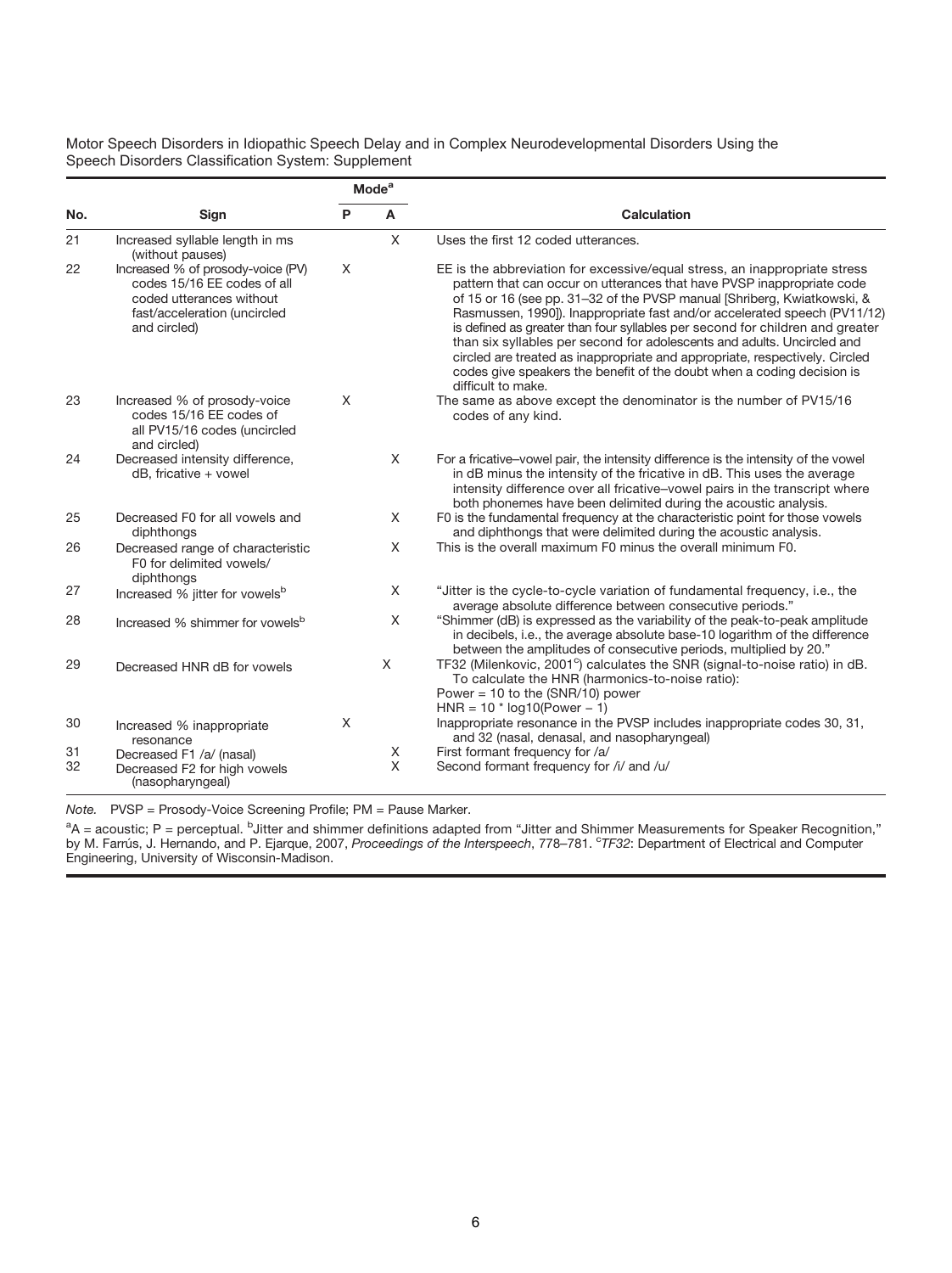Table **<sup>S</sup>**3. Dysarthria Index (DI) and the five Dysarthria Subtype Indices (DSI).

|                       |                |                                                               |   | <b>DI and DSI: Individual</b> |                                        |        |                |                       |                    |                |
|-----------------------|----------------|---------------------------------------------------------------|---|-------------------------------|----------------------------------------|--------|----------------|-----------------------|--------------------|----------------|
|                       | Sign           |                                                               |   | Assessment mode <sup>a</sup>  | DI sign values                         |        |                | Five DSI <sup>b</sup> |                    |                |
| Linguistic domain     | no.            | <b>Description</b>                                            | P | A                             | z Score <sup>c</sup> Code <sup>d</sup> | Ataxia | <b>Spastic</b> | Hyperkinetic          | <b>Hypokinetic</b> | <b>Flaccid</b> |
| Vowels                |                |                                                               |   |                               |                                        |        |                |                       |                    |                |
|                       | -1             | Increased percentage of vowels/                               | X |                               |                                        | X(2)   |                | X(2)                  |                    |                |
| Consonants            |                | diphthongs distortions                                        |   |                               |                                        |        |                |                       |                    |                |
|                       | $\overline{c}$ | Number of nasal emissions                                     | X |                               |                                        |        |                |                       |                    | X(2)           |
|                       | 3              | Increased percentage of weak                                  | X |                               |                                        |        |                |                       |                    | X(1)           |
| Vowels and consonants |                | consonants                                                    |   |                               |                                        |        |                |                       |                    |                |
|                       | $\overline{4}$ | Increased Diacritic Modification                              | X |                               |                                        | X(1)   |                | X(1)                  |                    |                |
|                       |                | Index class duration                                          |   |                               |                                        |        |                |                       |                    |                |
| Phrasing              |                |                                                               |   |                               |                                        |        |                |                       |                    |                |
|                       | 5              | Increased slow/pause time                                     | X |                               |                                        |        |                | X(1)                  | X(2)               |                |
| Rate                  | 6              | Increased slow articulation/pause                             | X |                               |                                        | X(1)   | X(2)           | X(1)                  |                    |                |
|                       |                | time                                                          |   |                               |                                        |        |                |                       |                    |                |
|                       | 7              | Decreased average syllable speaking                           |   | X                             |                                        | X(1)   | X(2)           | X(1)                  |                    |                |
|                       | 8              | rate (with pauses)<br>Decreased average syllable articulation |   | X                             |                                        |        |                |                       |                    |                |
|                       |                | rate (without pauses)                                         |   |                               |                                        | X(1)   | X(2)           | X(1)                  |                    |                |
|                       | 9              | Increased fast rate                                           | X |                               |                                        |        |                |                       | X(2)               |                |
|                       | 10             | Decreased stability of syllable speaking                      |   | X                             |                                        |        |                | X(1)                  | X(2)               |                |
|                       |                | rate                                                          |   |                               |                                        |        |                |                       |                    |                |
| <b>Stress</b>         | 11             | Increased excessive/equal/misplaced                           | X |                               |                                        | X(2)   | X(1)           |                       |                    |                |
|                       |                | stress                                                        |   |                               |                                        |        |                |                       |                    |                |
|                       | 12             | Increased reduced/equal stress                                | X |                               |                                        |        |                |                       | X(2)               |                |
| Loudness              | 13             |                                                               |   | X                             |                                        |        |                |                       |                    |                |
|                       |                | Decreased stability of Speech Intensity<br>Index              |   |                               |                                        | X(2)   |                | X(2)                  |                    |                |
|                       | 14             | Increased stability of Speech Intensity<br>Index              |   | $\times$                      |                                        |        | X(1)           |                       | X(2)               | X(1)           |
|                       | 15             | Increased soft                                                | X |                               |                                        |        |                |                       | X(2)               | X(1)           |
|                       | 16             | Decreased Speech Intensity Index                              |   | X                             |                                        |        |                |                       | X(2)               | X(1)           |
| Pitch                 | 17             | Increased low pitch/glottal fry                               | X |                               |                                        |        |                | X(1)                  |                    |                |
|                       | 18             | Increased low pitch                                           | X |                               |                                        |        | X(2)<br>X(2)   | X(1)                  |                    |                |
|                       | 19             | Decreased F0 for all vowels and                               |   | X                             |                                        |        | X(2)           | X(1)                  |                    |                |
|                       |                | diphthongs                                                    |   |                               |                                        |        |                |                       |                    |                |
|                       | 20             | Decreased range of char. F0 among                             |   | Χ                             |                                        |        | X(1)           | X(1)                  | X(2)               | X(1)           |
|                       | 21             | vowels<br>Decreased stability of F0 for all vowels            |   | X                             |                                        | X(1)   |                |                       |                    |                |
|                       |                | and diphthongs                                                |   |                               |                                        |        |                |                       |                    |                |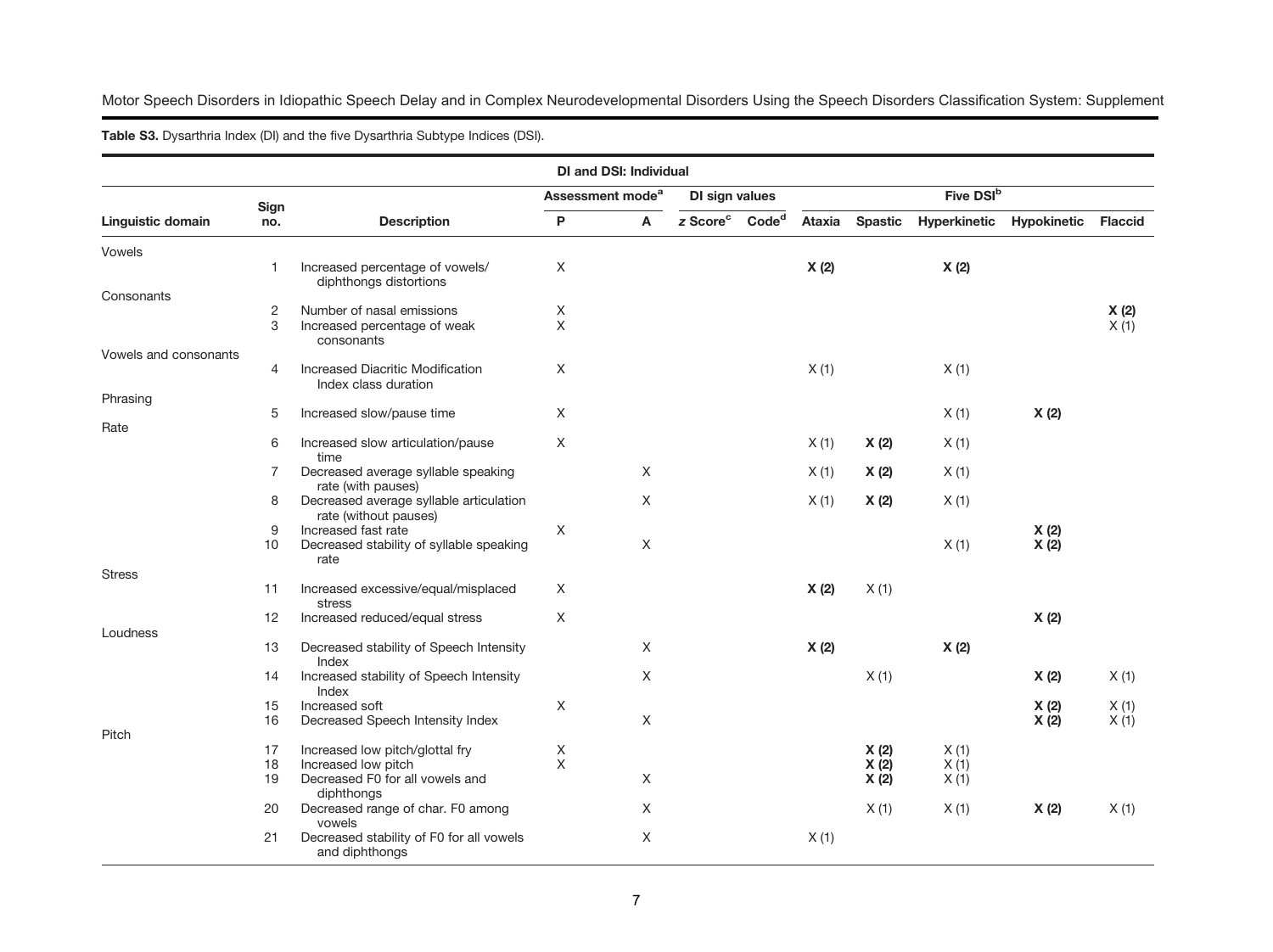|                                                                               |      |                                                         |              | <b>DI and DSI: Individual</b> |                                                                                         |                   |        |                |                       |                    |                |
|-------------------------------------------------------------------------------|------|---------------------------------------------------------|--------------|-------------------------------|-----------------------------------------------------------------------------------------|-------------------|--------|----------------|-----------------------|--------------------|----------------|
|                                                                               | Sign |                                                         |              | Assessment mode <sup>a</sup>  | DI sign values                                                                          |                   |        |                | Five DSI <sup>b</sup> |                    |                |
| Linguistic domain                                                             | no.  | <b>Description</b>                                      | P<br>A       |                               | z Score <sup>c</sup>                                                                    | Code <sup>d</sup> | Ataxia | <b>Spastic</b> | <b>Hyperkinetic</b>   | <b>Hypokinetic</b> | <b>Flaccid</b> |
| Laryngeal quality                                                             |      |                                                         |              |                               |                                                                                         |                   |        |                |                       |                    |                |
|                                                                               | 22   | Increased breathy                                       | Χ            |                               |                                                                                         |                   |        |                |                       | X(1)               | X (2)          |
|                                                                               | 23   | Increased rough                                         | $\mathsf{X}$ |                               |                                                                                         |                   |        | X(1)           | X(1)                  |                    |                |
|                                                                               | 24   | Increased strained                                      | X            |                               |                                                                                         |                   |        | X(1)           | X(1)                  |                    |                |
|                                                                               | 25   | Number of utterances with [TREM]<br>(tremulous) comment | X            |                               |                                                                                         |                   |        |                | X(1)                  |                    |                |
|                                                                               | 26   | Increased break/shift/tremulous                         | Χ            |                               |                                                                                         |                   |        | X(2)           | X(1)                  |                    |                |
|                                                                               | 27   | Increased multiple features                             | X            |                               |                                                                                         |                   |        | X(2)           | X(2)                  |                    |                |
|                                                                               | 28   | Number of diplophonia                                   | X            |                               |                                                                                         |                   |        |                |                       |                    | X (2)          |
|                                                                               | 29   | Increased % jitter for vowels                           |              | X                             |                                                                                         |                   | X(1)   |                |                       |                    |                |
|                                                                               | 30   | Decreased stability of jitter for vowels                |              | X                             |                                                                                         |                   | X(1)   |                |                       |                    |                |
|                                                                               | 31   | Increased % shimmer for yowels                          |              | Χ                             |                                                                                         |                   | X(1)   |                |                       |                    |                |
|                                                                               | 32   | Decreased stability of shimmer for<br>vowels            |              | $\times$                      |                                                                                         |                   | X(1)   |                |                       |                    |                |
| Resonance quality                                                             |      |                                                         |              |                               |                                                                                         |                   |        |                |                       |                    |                |
|                                                                               | 33   | Increased nasal                                         | Χ            |                               |                                                                                         |                   |        | X(1)           | X(1)                  | X(1)               | X(2)           |
|                                                                               | 34   | Decreased F1 for /a/ (nasal)                            |              | X                             |                                                                                         |                   |        | X(1)           | X(1)                  | X(1)               | X (2)          |
|                                                                               |      | Unweighted total possible points                        |              |                               |                                                                                         |                   | 12     | 15             | 19                    | 11                 | 10             |
|                                                                               |      | Weighted total possible points                          |              |                               |                                                                                         |                   | 15     | 23             | 22                    | 19                 | 15             |
| DI summary                                                                    |      |                                                         |              |                               |                                                                                         |                   |        |                | <b>DSI summary</b>    |                    |                |
| No. of positive signs                                                         |      |                                                         |              |                               |                                                                                         |                   | Ataxia | <b>Spastic</b> | <b>Hyperkinetic</b>   | <b>Hypokinetic</b> | <b>Flaccid</b> |
| No. of signs with data:<br>Average sign z score DI:<br>(% nonpositive signs): |      |                                                         |              |                               | Percentage of positive signs:<br>DSI (% nonpositive weighted):<br>DSI percentile score: |                   |        |                |                       |                    |                |

<sup>a</sup>A = Acoustic; P = perceptual. <sup>b</sup>Very frequent: 80.0%–100%; frequent: 60.0%–79.9%; somewhat frequent: 40.0%–59.9%; somewhat infrequent: 20.0%–39.9%; infrequent: 0.0%–<br>19.9%. <sup>c</sup>z scores referenced to age–sex matched, t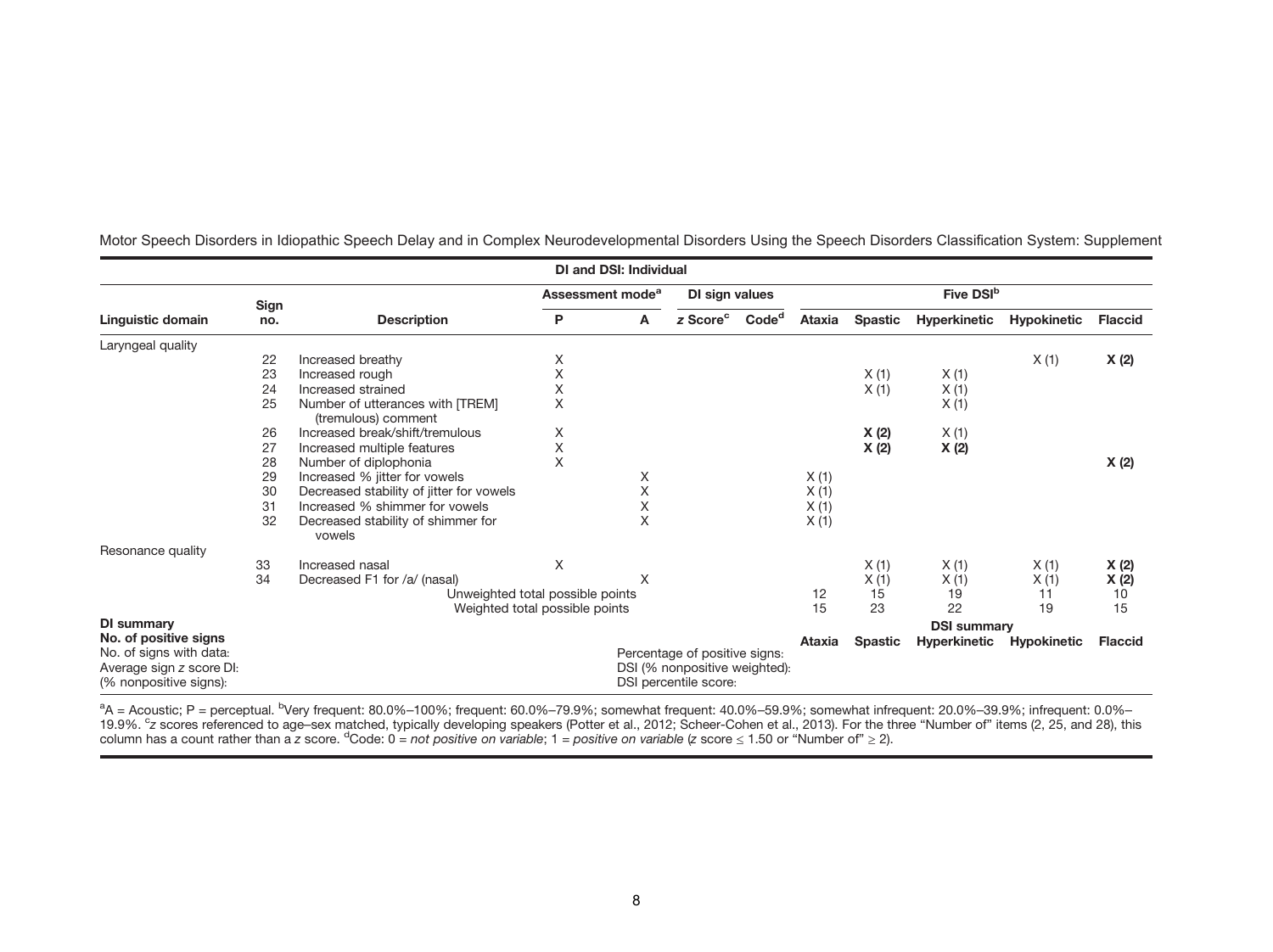Table **<sup>S</sup>**4. Dysarthria Index and the five Dysarthria Subtype Indices' sign definitions.

|                         |                                                                                                     | <b>Mode</b> <sup>a</sup> |          |                                                                                                                                                                                                                                                                                                                                                                                                               |
|-------------------------|-----------------------------------------------------------------------------------------------------|--------------------------|----------|---------------------------------------------------------------------------------------------------------------------------------------------------------------------------------------------------------------------------------------------------------------------------------------------------------------------------------------------------------------------------------------------------------------|
| No.                     | Sign                                                                                                | P                        | A        | <b>Calculation</b>                                                                                                                                                                                                                                                                                                                                                                                            |
| 1                       | Increased percentage of vowel/diphthong<br>distortions                                              | X                        |          | Distortions are diacritics on the Z line only (produced but not intended) aside from stress and juncture<br>diacritics (see PEPPER [2019] for a description of X, Y, and Z lines).                                                                                                                                                                                                                            |
| 2                       | Number of nasal emissions                                                                           | X                        |          | Note that this is a count rather than a percentage. Two or more is coded as significant.                                                                                                                                                                                                                                                                                                                      |
| 3                       | Increased percentage of weak consonants                                                             | X                        |          | The "check" diacritic. The "check" diacritic is used to indicate a weakly produced consonant.                                                                                                                                                                                                                                                                                                                 |
| $\overline{4}$          | Increased diacritic modification index class<br>duration                                            | X                        |          | The lengthened diacritic (:) or shortened diacritic $(>)$ .                                                                                                                                                                                                                                                                                                                                                   |
| 5                       | Increased slow/pause time                                                                           | X                        |          | Rate of less than two syllables per second due to long pause time only (prosody rate code 10).                                                                                                                                                                                                                                                                                                                |
| $\,6$<br>$\overline{7}$ | Increased slow articulation/pause time<br>Decreased average syllable speaking rate<br>(with pauses) | $\times$                 | $\times$ | Rate of less than two syllables per second due to slow articulation and pause time (prosody rate code 9).<br>The average over the first 12 coded utterances given in the Prosody-Voice Screening Profile<br>(PVSP) log of the number of syllables divided by the duration of the utterance as given in<br>the acoustic analysis.                                                                              |
| 8                       | Decreased average syllable articulation<br>rate (without pauses)                                    |                          | X        | The average over the first 12 coded utterances of the number of syllables divided by the duration of the<br>utterances, less the pause time.                                                                                                                                                                                                                                                                  |
| 9                       | Increased fast rate                                                                                 | $\times$                 |          | Rate greater than four syllables per second for children or greater than six syllables per second for<br>adolescents/adults (prosody rate code 11).                                                                                                                                                                                                                                                           |
| 10                      | Decreased stability of syllable speaking rate                                                       |                          | X        | For any measure that occurs multiple times within a source, the stability of that measure can be calculated:<br>Stability = 100*(1-StanDev/Mean) where "*" indicates multiplication, "/" indicates division, and "StanDev"<br>is the standard deviation. If an item is completely stable, StanDev is zero and stability is 100. As StanDev<br>increases as a fraction of the mean, the stability value drops. |
| 11                      | Increased excessive/equal/misplaced stress                                                          | X                        |          | Inappropriate stress that is excessive/equal or misplaced (prosody stress code 15; see pp. 31-32 of the<br>PVSP manual [Shriberg, Kwiatkowski, & Rasmussen, 1990]).                                                                                                                                                                                                                                           |
| 12                      | Increased reduced/equal stress                                                                      | X                        |          | Inappropriate reduction of stress in stressed syllables, plus lack of appropriate stress variation (prosody<br>stress code 14).                                                                                                                                                                                                                                                                               |
| 13                      | Decreased stability of Speech Intensity<br>Index (SII)                                              |                          | X        | The SII quantifies the difference in dB between a stop or fricative and the following vowel.                                                                                                                                                                                                                                                                                                                  |
| 14                      | Increased stability of SII                                                                          |                          | X        | The SII quantifies the difference in dB between a stop or fricative and the following vowel.                                                                                                                                                                                                                                                                                                                  |
| 15                      | Increased soft                                                                                      | X                        |          | Inappropriate soft voice; judged to be socially unacceptable in face-to-face communication (voice loudness<br>code 17).                                                                                                                                                                                                                                                                                       |
| 16                      | Decreased SII                                                                                       |                          | $\times$ | See Items 13 and 14 for SII definition relative to the stability of SII.                                                                                                                                                                                                                                                                                                                                      |
| 17                      | Increased low pitch/glottal fry                                                                     | X                        |          | Inappropriate low-pitched, periodic "popping" voice quality distributed across an utterance (voice pitch<br>code 19).                                                                                                                                                                                                                                                                                         |
| 18                      | Increased low pitch                                                                                 | X                        |          | Pitch is inappropriately low for the speaker's age or gender (voice pitch code 20).                                                                                                                                                                                                                                                                                                                           |
| 19                      | Decreased F0 for all vowels and diphthongs                                                          |                          | $\times$ | F0 is the fundamental frequency at the characteristic point for vowels and diphthongs delimited in the<br>acoustic analysis.                                                                                                                                                                                                                                                                                  |
| 20                      | Decreased range of char. F0 among vowels                                                            |                          | X        | This is the overall maximum F0 minus the overall minimum F0.                                                                                                                                                                                                                                                                                                                                                  |
| 21                      | Decreased stability of F0 for all vowels and<br>diphthongs                                          |                          | X        | See Item 10 for the definition of stability.                                                                                                                                                                                                                                                                                                                                                                  |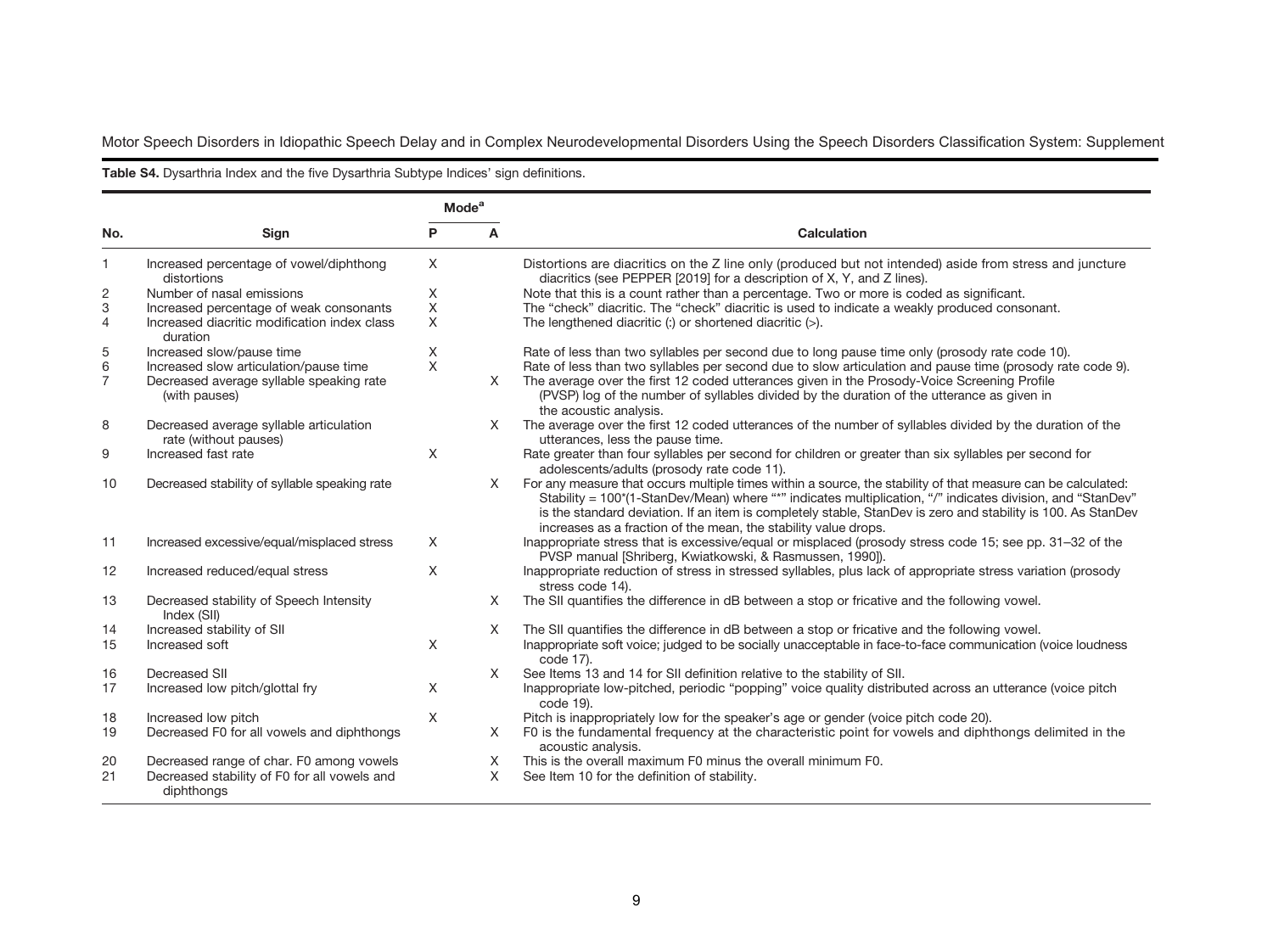|     |                                                         | <b>Mode</b> <sup>a</sup> |   |                                                                                                                                                                                                                                 |
|-----|---------------------------------------------------------|--------------------------|---|---------------------------------------------------------------------------------------------------------------------------------------------------------------------------------------------------------------------------------|
| No. | Sign                                                    | Р                        |   | Calculation                                                                                                                                                                                                                     |
| 22  | Increased breathy                                       |                          |   | Inappropriate laryngeal quality with insufficient vocal tone relative to unvoiced airflow (voice laryngeal code 23).                                                                                                            |
| 23  | Increased rough                                         |                          |   | Inappropriate laryngeal quality with an aperiodic "gravelly" sound (voice laryngeal code 24).                                                                                                                                   |
| 24  | Increased strained                                      | ∧                        |   | Inappropriate laryngeal quality with a strident, tense sounding vocal tone (voice laryngeal code 25).                                                                                                                           |
| 25  | Number of utterances with [TREM] (tremulous)<br>comment | X                        |   | Note that this is a count rather than a percentage. Two or more is coded as significant.                                                                                                                                        |
| 26  | Increased break/shift/tremulous                         |                          |   | Occurrence of a voice break, a pitch shift, and/or a tremulous vowel (voice laryngeal code 26).                                                                                                                                 |
| 27  | Increased multiple features                             |                          |   | Inappropriate co-occurring laryngeal features not covered under one laryngeal code (voice laryngeal code 29).                                                                                                                   |
| 28  | Number of diplophonia                                   | л                        |   | Note that this is a count rather than a percentage. Two or more is significant (voice laryngeal code 28).                                                                                                                       |
| 29  | Increased % jitter for vowels <sup>b</sup>              |                          | X | "Jitter is the cycle-to-cycle variation of fundamental frequency, i.e., the average absolute difference between<br>consecutive periods."                                                                                        |
| 30  | Decreased stability of jitter for vowels                |                          |   | See Item 10 for the definition of stability.                                                                                                                                                                                    |
| 31  | Increased % shimmer for yowels <sup>b</sup>             |                          | X | "Shimmer (dB) is expressed as the variability of the peak-to-peak amplitude in decibels, i.e., the average<br>absolute base-10 logarithm of the difference between the amplitudes of consecutive periods, multiplied<br>by 20." |
| 32  | Decreased stability of shimmer for vowels               |                          | X | See Item 10 for the definition of stability.                                                                                                                                                                                    |
| 33  | Increased nasal                                         | X                        |   | Inappropriate excess nasality in assimilative and/or assimilative nasality contexts (voice resonance code 30).                                                                                                                  |
| 34  | Decreased F1 for /a/ (nasal)                            |                          |   | First formant frequency for /a/.                                                                                                                                                                                                |

<sup>a</sup>A = acoustic; P = perceptual. <sup>b</sup>Jitter and shimmer definitions adapted from "Jitter and Shimmer Measurements for Speaker Recognition," by M. Farrús, J. Hernando, and P. Ejarque, 2007, Proceedings of the Interspeech, 778–781.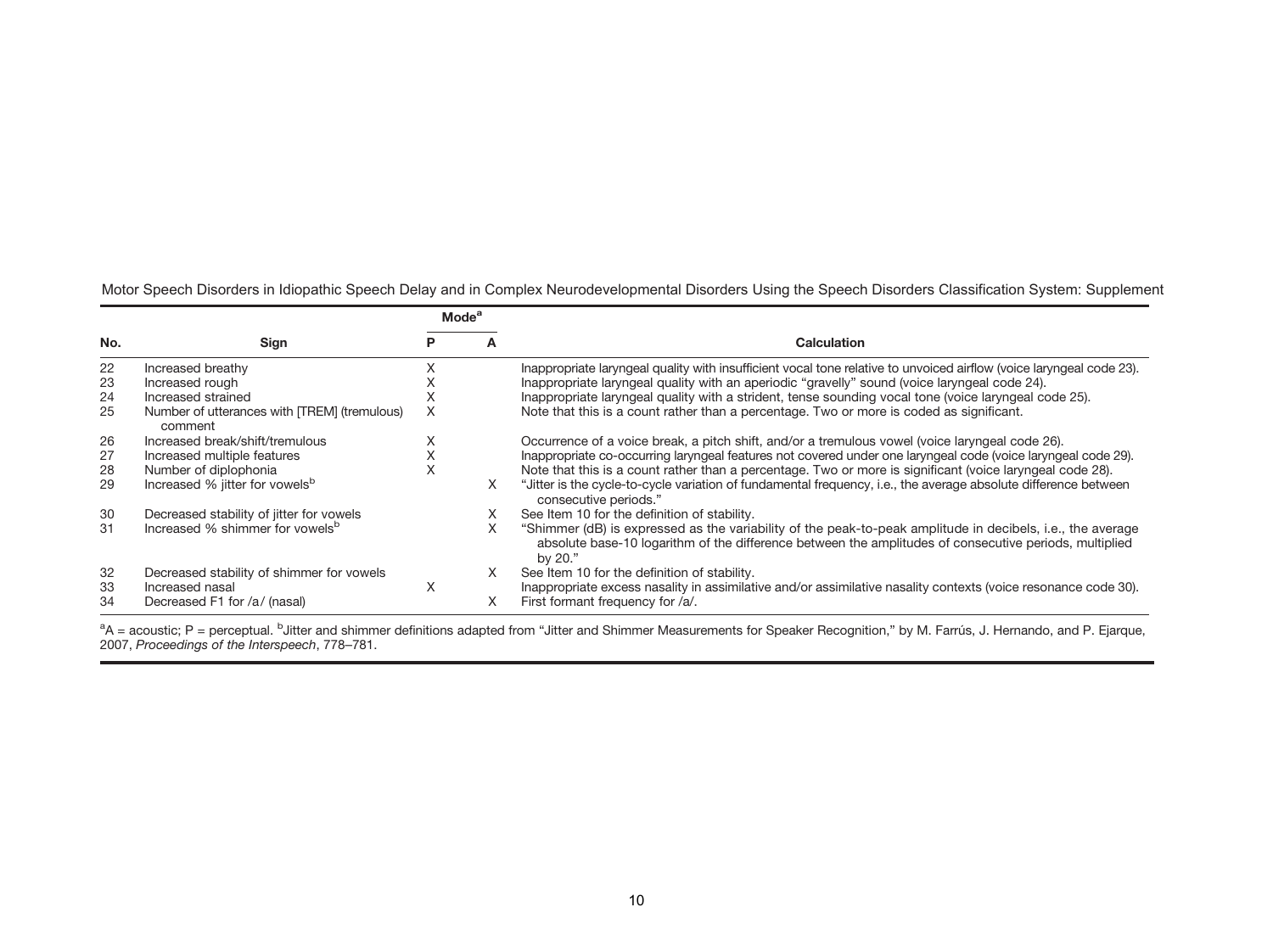### **REFERENCES**

- Baylis, A. L., & Shriberg, L. D. (2018). Estimates of the prevalence of speech and motor speech disorders in youth with 22q11.2 Deletion syndrome. *American Journal of Speech- Language Pathology.* Advance online publication. doi: 10.1044/2018\_AJSLP-18-0037.
- Duffy, J. R. (2013). *Motor speech disorders: Substrates, differential diagnosis, and management*  (3rd ed.). St. Louis, MO: Mosby.
- Farrús, M., Hernando, J., & Ejarque, P. (2007). Jitter and shimmer measurements for speaker recognition. *Proceedings of the Interspeech*, 778-781.
- Mabie, H. L., & Shriberg, L. D. (2017). *Speech and motor speech measures and reference data for the Speech Disorders Classification System (SDCS).* (Technical Report No. 23). Phonology Project, Madison, WI: Waisman Center, University of Wisconsin–Madison. Retrieved from Phonology Project website: http://www.waisman.wisc.edu/phonology/
- McSweeny, J. (1998). *Procedures to obtain extended conversational speech samples for prosody-voice analysis* (Tech. Rep. No. 7). Phonology Project, Waisman Center, University of Wisconsin-Madison. Retrieved from Phonology Project website: http://www.waisman.wisc.edu/phonology/
- Milenkovic (2001). *TF32*. Department of Electrical and Computer Engineering, University of Wisconsin, Madison.
- Potter, N. L., Hall, S., Karlsson, H. B., Fourakis, M., Lohmeier, H. L., McSweeny, J. L., ... Shriberg, L. D. (2012). *Reference Data for the Madison Speech Assessment Protocol (MSAP): A Database of 150 Participants 3-to-18 Years of Age with Typical Speech.* (Tech. Rep. No. 18). Phonology Project, Waisman Center, University of Wisconsin- Madison. Retrieved from Phonology Project website: http://www.waisman.wisc.edu/phonology/
- Programs to Examine Phonetic and Phonologic Evaluation Records [PEPPER: Computer software]. (2019). Madison, WI: Waisman Center, University of Wisconsin–Madison.
- Scheer-Cohen, A. R., Holt, A. S., Karlsson, H. B., Mabie, H. L., McSweeny, J. L., Tilkens, C. M., & Shriberg, L. D. (2013). *Reference Data for the Madison Speech Assessment Protocol (MSAP): A Database of Fifty 20-to-80 year old Participants with Typical Speech.* (Tech. Rep. No. 20). Phonology Project, Waisman Center, University of Wisconsin-Madison. Retrieved from Phonology Project website: http://www.waisman.wisc.edu/phonology/
- Shriberg, L. D., Fourakis, M., Hall, S., Karlsson, H. B., Lohmeier, H. L, McSweeny, J. L., . . . Wilson, D. L. (2010). Extensions to the Speech Disorders Classification System (SDCS). *Clinical Linguistics & Phonetics, 24*, 795-824.